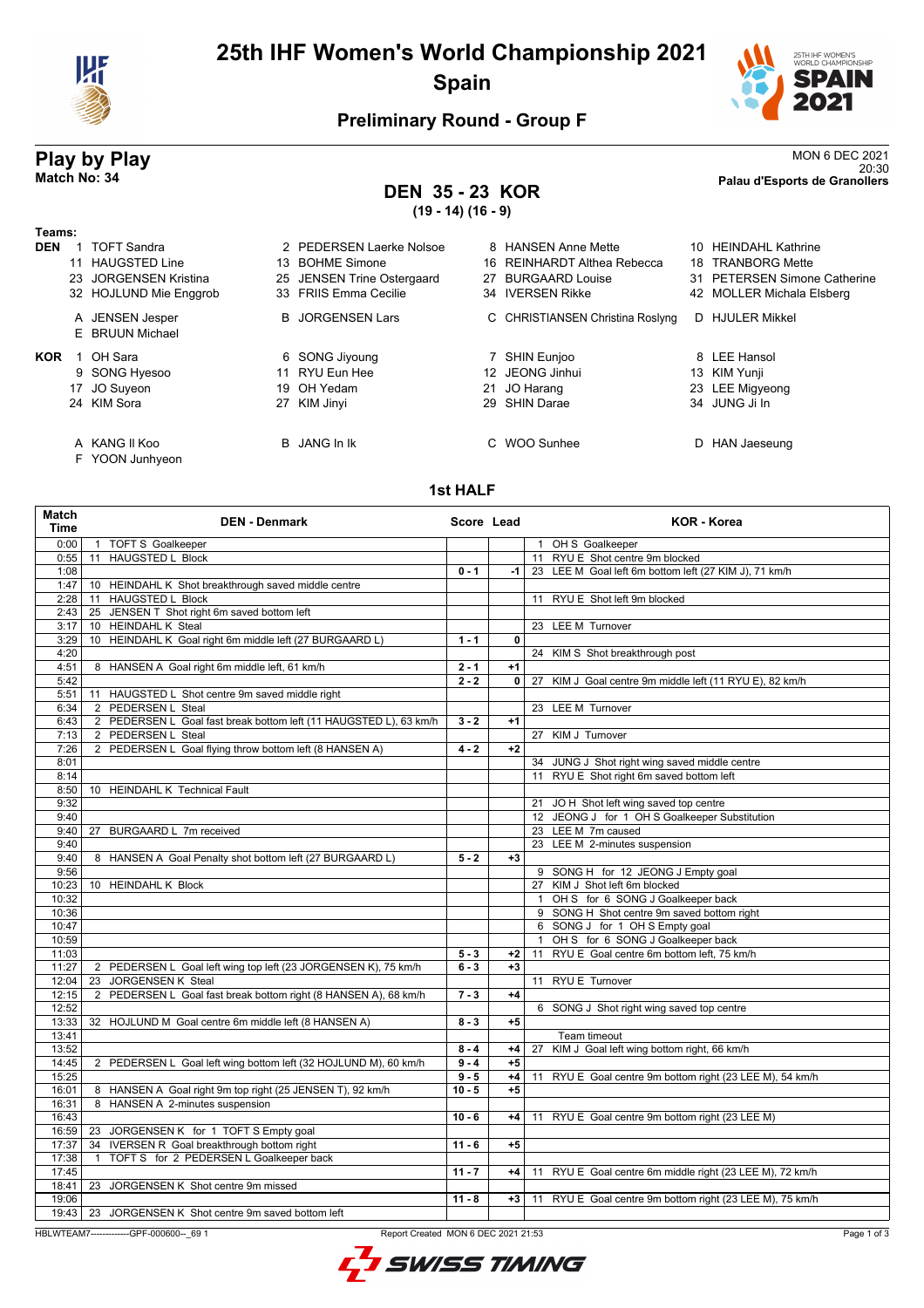



# **Preliminary Round - Group F**

**Play by Play**<br>MON 6 DEC 2021<br>Palau d'Esports de Granollers<br>Palau d'Esports de Granollers 20:30 **Match No: 34 Palau d'Esports de Granollers**

### **DEN 35 - 23 KOR (19 - 14) (16 - 9)**

#### **1st HALF**

| <b>Match</b><br><b>Time</b> | <b>DEN - Denmark</b>                                                 | Score Lead |      | <b>KOR - Korea</b>                                       |
|-----------------------------|----------------------------------------------------------------------|------------|------|----------------------------------------------------------|
| 20:02                       | 32 HOJLUND M Goal breakthrough bottom right, 64 km/h                 | $12 - 8$   | $+4$ |                                                          |
| 20:32                       |                                                                      | $12 - 9$   | $+3$ | 17 JO S Goal left 6m bottom right (23 LEE M)             |
| 21:06                       | 25 JENSEN T Technical Fault                                          |            |      |                                                          |
| 21:37                       |                                                                      | $12 - 10$  | $+2$ | 24 KIM S Goal left 6m bottom left (17 JO S), 53 km/h     |
| 21:52                       | 23 JORGENSEN K Goal breakthrough middle right, 64 km/h               | $13 - 10$  | $+3$ |                                                          |
| 22:29                       | 2 PEDERSEN L 2-minutes suspension                                    |            |      |                                                          |
| 23:09                       |                                                                      | $13 - 11$  | $+2$ | 24 KIM S Goal centre 6m bottom right (11 RYU E), 68 km/h |
| 23:26                       | 33 FRIIS E for 1 TOFT S Empty goal                                   |            |      |                                                          |
| 23:42                       | JORGENSEN K Goal left 6m middle right (18 TRANBORG M), 68 km/h<br>23 | $14 - 11$  | $+3$ |                                                          |
| 23:47                       | TOFT S for 18 TRANBORG M Goalkeeper back                             |            |      |                                                          |
| 24:07                       | <b>IVERSEN R Steal</b><br>34                                         |            |      | 23 LEE M Turnover                                        |
| 24:23                       | TRANBORG M for 1 TOFT S Empty goal<br>18                             |            |      |                                                          |
| 24:33                       | TOFT S for 2 PEDERSEN L Goalkeeper back                              |            |      |                                                          |
| 24:37                       | 34 IVERSEN R Goal centre 6m top right (8 HANSEN A)                   | $15 - 11$  | $+4$ |                                                          |
| 25:11                       |                                                                      | $15 - 12$  | $+3$ | 11 RYU E Goal breakthrough top left, 64 km/h             |
| 25:42                       | HOJLUND M Goal centre 6m bottom right (18 TRANBORG M), 89 km/h<br>32 | $16 - 12$  | $+4$ |                                                          |
| 26:30                       | <b>TRANBORG M Steal</b><br>18                                        |            |      | 27 KIM J Turnover                                        |
| 27:12                       | TRANBORG M Goal right 9m bottom left (23 JORGENSEN K), 86 km/h<br>18 | $17 - 12$  | $+5$ |                                                          |
| 27:30                       |                                                                      |            |      | 12 JEONG J for 1 OH S Goalkeeper Substitution            |
| 27:50                       |                                                                      |            |      | 11 RYU E Shot centre 9m saved bottom centre              |
| 27:56                       |                                                                      | $17 - 13$  | $+4$ | 24 KIM S Goal centre 6m top left, 78 km/h                |
| 28:18                       | 32 HOJLUND M Shot centre 9m post                                     |            |      |                                                          |
| 28:41                       | JORGENSEN K Shot left 6m missed<br>23                                |            |      |                                                          |
| 29:07                       | <b>TOFT S Steal</b>                                                  |            |      | 11 RYU E Turnover                                        |
| 29:15                       | JENSEN T Goal fast break top left (34 IVERSEN R)<br>25               | $18 - 13$  | $+5$ |                                                          |
| 29:40                       |                                                                      | $18 - 14$  | $+4$ | 11 RYU E Goal centre 6m bottom right (27 KIM J), 81 km/h |
| 29:44                       | Team timeout                                                         |            |      |                                                          |
| 29:59                       | JORGENSEN K Goal centre 9m top right (32 HOJLUND M), 85 km/h<br>23   | $19 - 14$  | $+5$ |                                                          |

#### **2nd HALF**

| <b>Match</b><br><b>Time</b>                                                                  | <b>DEN - Denmark</b>                                            | Score Lead |      | <b>KOR</b> - Korea                            |  |
|----------------------------------------------------------------------------------------------|-----------------------------------------------------------------|------------|------|-----------------------------------------------|--|
| 30:00                                                                                        | <b>TOFT S Goalkeeper</b><br>$\overline{1}$                      |            |      | 12 JEONG J Goalkeeper                         |  |
| 30:27                                                                                        | 33 FRIIS E Shot left wing saved middle left                     |            |      |                                               |  |
|                                                                                              | 30:59 11 HAUGSTED L Steal                                       |            |      | 23 LEE M Turnover                             |  |
| 31:07                                                                                        | 25 JENSEN T Goal right wing top left (23 JORGENSEN K), 51 km/h  | $20 - 14$  | $+6$ |                                               |  |
| 31:38                                                                                        |                                                                 |            |      | 9 SONG H Technical Fault                      |  |
| 31:48                                                                                        | 32 HOJLUND M Shot left wing saved bottom left                   |            |      |                                               |  |
| 32:38                                                                                        | 8 HANSEN A Steal                                                |            |      | 9 SONG H Turnover                             |  |
| 32:44                                                                                        | 11 HAUGSTED L Turnover (FB)                                     |            |      | 29 SHIN D Steal                               |  |
| 33:36                                                                                        |                                                                 |            |      | 9 SONG H Turnover                             |  |
| 34:21                                                                                        |                                                                 |            |      | 11 RYU E 2-minutes suspension                 |  |
| 34:38                                                                                        | 10 HEINDAHL K Technical Fault                                   |            |      |                                               |  |
| 34:53                                                                                        |                                                                 |            |      | 19 OH Y for 12 JEONG J Empty goal             |  |
| 35:24                                                                                        |                                                                 |            |      | 27 KIM J Shot left 9m post                    |  |
| 35:29                                                                                        |                                                                 |            |      | 12 JEONG J for 23 LEE M Goalkeeper back       |  |
| 35:47                                                                                        | 10 HEINDAHL K Shot left 6m post                                 |            |      |                                               |  |
| 35:54                                                                                        | 10 HEINDAHL K Technical Fault                                   |            |      |                                               |  |
| 36:03                                                                                        |                                                                 |            |      | 23 LEE M for 12 JEONG J Empty goal            |  |
| 36:27                                                                                        |                                                                 |            |      | 12 JEONG J for 11 RYU E Goalkeeper back       |  |
| 36:31                                                                                        | JORGENSEN K 7m caused<br>23                                     |            |      | 19 OH Y 7m received                           |  |
| 36:41                                                                                        |                                                                 |            |      | 19 OH Y Penalty shot post                     |  |
| 37:35                                                                                        | 33 FRIIS E Goal left wing middle left (32 HOJLUND M), 71 km/h   | $21 - 14$  | $+7$ |                                               |  |
| 38:17                                                                                        |                                                                 |            |      | 9 SONG H Shot centre 9m saved middle centre   |  |
| 38:23                                                                                        | JENSEN T Shot fast break saved bottom left<br>25                |            |      |                                               |  |
| 38:35                                                                                        |                                                                 | $21 - 15$  | +6   | 27 KIM J Goal fast break bottom left, 73 km/h |  |
| 39:10                                                                                        | 10 HEINDAHL K Goal centre 6m middle right (32 HOJLUND M)        | $22 - 15$  | $+7$ |                                               |  |
| 39:37                                                                                        |                                                                 | $22 - 16$  | $+6$ | 23 LEE M Goal centre 9m bottom left, 79 km/h  |  |
| 39:50                                                                                        | 10 HEINDAHL K Goal breakthrough middle left, 78 km/h            | $23 - 16$  | $+7$ |                                               |  |
| 40:38                                                                                        |                                                                 |            |      | 23 LEE M Shot right 9m saved bottom centre    |  |
| 40:50                                                                                        |                                                                 |            |      | JO H Technical Fault<br>21                    |  |
| 41:12                                                                                        | 32 HOJLUND M Goal left 6m bottom left (23 JORGENSEN K), 87 km/h | $24 - 16$  | $+8$ |                                               |  |
| 41:41                                                                                        |                                                                 |            |      | 23 LEE M Shot centre 9m saved bottom right    |  |
| 41:51                                                                                        | 32 HOJLUND M Shot left 6m saved top centre                      |            |      |                                               |  |
| 42:32                                                                                        | <b>HAUGSTED L Steal</b><br>11                                   |            |      | KIM J Turnover<br>27                          |  |
| 42:43                                                                                        | 11 HAUGSTED L Goal fast break top left, 93 km/h                 | $25 - 16$  | $+9$ |                                               |  |
| 42:49                                                                                        |                                                                 |            |      | Team timeout                                  |  |
| 43:07                                                                                        |                                                                 |            |      | RYU E Shot right 9m saved bottom right<br>11  |  |
| HBLWTEAM7--------------GPF-000600-- 69 1<br>Report Created MON 6 DEC 2021 21:53<br>Page 2 of |                                                                 |            |      |                                               |  |